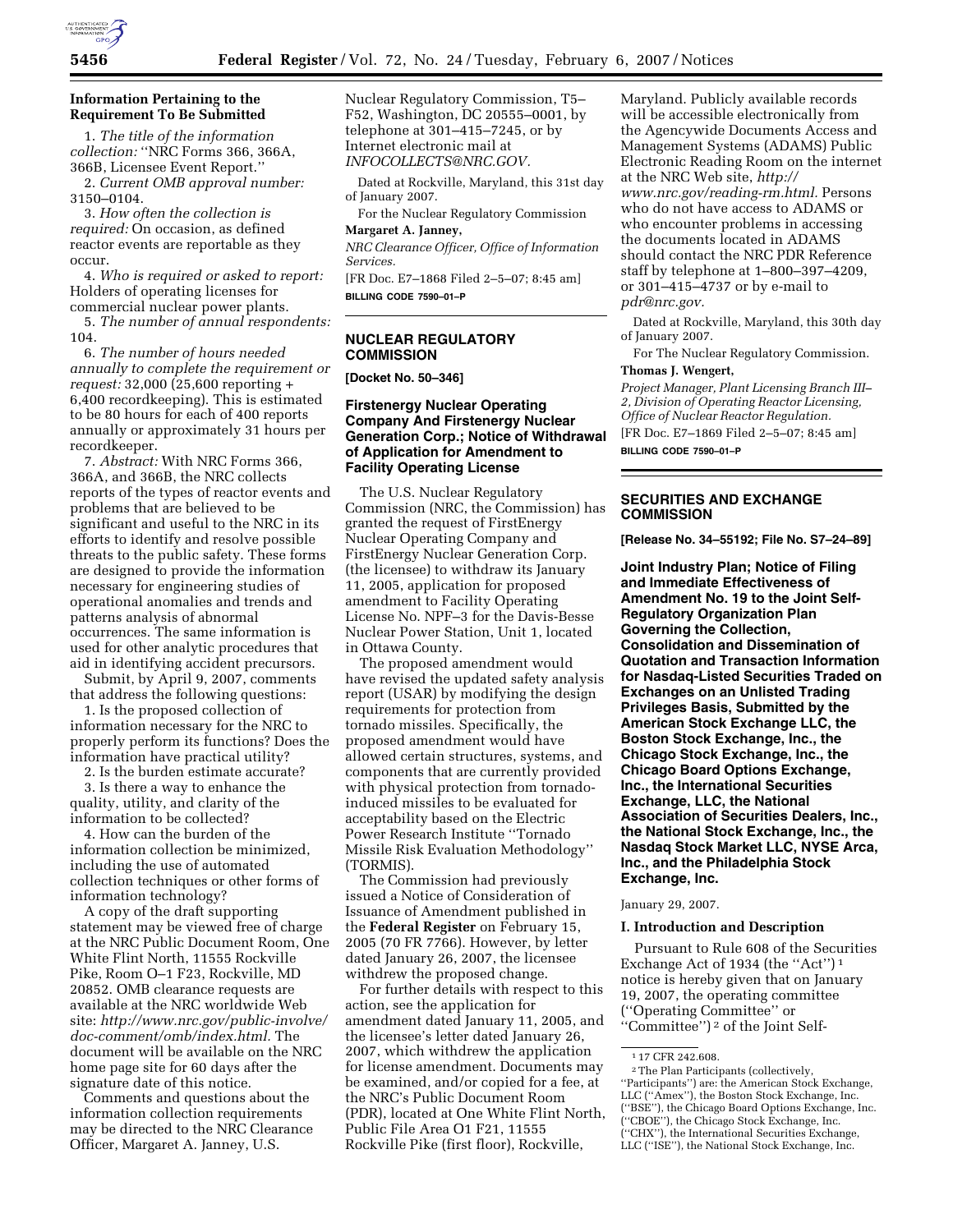Regulatory Organization Plan Governing the Collection, Consolidation, and Dissemination of Quotation and Transaction Information for Nasdaq-Listed Securities Traded on Exchanges on an Unlisted Trading Privilege Basis (''Nasdaq/UTP Plan'' or ''Plan'') filed with the Securities and Exchange Commission (''Commission'') amendments to the Plan. These amendments represent Amendment 19 to the Plan and reflect the addition of the New York Stock Exchange as a new Participant to the Plan and the modification of the legal name of the International Securities Exchange. Amendment 19 was unanimously approved by the Committee on November 16, 2006.3 The Commission is publishing this notice of filing and immediate effectiveness to solicit comments from interested persons on Amendment No. 19.

#### **II. Background**

The Plan governs the collection, processing, and dissemination on a consolidated basis of quotation information and transaction reports in Eligible Securities 4 for each of its Participants. This consolidated information informs investors of the current quotation and recent trade prices of Nasdaq securities. It enables investors to ascertain from one data source the current prices in all the markets trading Nasdaq securities. The Plan serves as the required transaction reporting plan for its Participants, which is a prerequisite for their trading Eligible Securities.

The Commission originally approved the Plan on a pilot basis on June 26, 1990.5 The parties did not begin trading until July 12, 1993; accordingly, the pilot period commenced on July 12, 1993. The Plan was most recently extended on December 28, 2006 for a period of 120 days.6

# **III. Description and Purpose of the Amendment 7**

The following is a summary of the changes to the Plan prepared by the Participants:

A. Section I.A shall be amended to add the New York Stock Exchange as a Participant and modify the International Securities Exchange to reflect a legal name change.

B. Section VIII.C shall be amended to add the New York Stock Exchange using the symbol ''N'' and modify the International Securities Exchange to reflect a legal name change.

C. The signature block shall be amended to add the New York Stock Exchange as a Participant and modify the International Securities Exchange to reflect a legal name change.

# **IV. Date of Effectiveness of the Amendment**

The changes set forth in Amendment No. 19 are concerned solely with the administration of the Plan and thus are being put into effect upon filing with the Commission pursuant to Rule  $608(b)(3)(ii).$ <sup>8</sup> At any time within 60 days of the filing of any such amendment, the Commission may summarily abrogate the amendment and require that such amendment be re-filed in accordance with paragraph (a)(1) of Rule 608 under the Act 9 and reviewed in accordance with paragraph (b)(2) of Rule 608 under the  $Act<sub>10</sub>$  if it appears to the Commission that such action is necessary or appropriate in the public interest, for the protection of investors, or the maintenance of fair and orderly markets, to remove impediments to, and perfect mechanisms of, a national market system or otherwise in furtherance of the purposes of the Act.11

### **V. Solicitation of Comments**

The Commission seeks general comments on Amendment No. 19. Interested persons are invited to submit written data, views, and arguments concerning the foregoing, including whether the proposal is consistent with the Act. Comments may be submitted by any of the following methods:

*Electronic Comments* 

• Use the Commission's Internet comment form *(http://www.sec.gov/ rules/sro.shtml);* or

• Send an e-mail to *rulecomments@sec.gov.* Please include File Number S7–24–89 on the subject line.

7The complete text of the Plan, as amended by Amendment No. 19, is attached as Exhibit A.  $817$  CFR 242.608(b)(3)(ii).

# *Paper Comments*

• Send paper comments in triplicate to Nancy M. Morris, Secretary, Securities and Exchange Commission, 100 F Street, NE., Washington, DC 20549–1090.

All submissions should refer to File Number S7–24–89. This file number should be included on the subject line if e-mail is used. To help the Commission process and review your comments more efficiently, please use only one method. The Commission will post all comments on the Commission's Internet Web site *(http://www.sec.gov/ rules/sro.shtml).* Copies of the submission, all subsequent amendments, all written statements with respect to the Plan amendment that are filed with the Commission, and all written communications relating to the Plan amendment between the Commission and any person, other than those that may be withheld from the public in accordance with the provisions of 5 U.S.C. 552, will be available for inspection and copying in the Commission's Public Reference Room. Copies of the Plan amendment also will be available for inspection and copying at the Office of the Secretary of the Committee, currently located at NYSE Arca, Inc., 100 South Wacker Drive, Suite 1800, Chicago, IL 60606. All comments received will be posted without change; the Commission does not edit personal identifying information from submissions. You should submit only information that you wish to make available publicly. All submissions should refer to File Number S7–24–89 and should be submitted on or before February 27, 2007.

For the Commission, by the Division of Market Regulation, pursuant to delegated authority.<sup>12</sup>

#### **Florence E. Harmon,**

*Deputy Secretary.* 

#### **Exhibit A**

Nasdaq UTP Plan

Amended and Restated Plan

#### Amendment No. 19

The undersigned registered national securities association and national securities exchanges (collectively referred to as the "Participants"), have jointly developed and hereby enter into this Nasdaq Unlisted Trading Privileges Plan (''Nasdaq UTP Plan'' or ''Plan'').

### **I. Participants**

The Participants include the following:

<sup>(&#</sup>x27;'NSX''), the Nasdaq Stock Market LLC (''Nasdaq''), NYSE Arca, Inc. (''NYSEArca''), the National Association of Securities Dealers, Inc. (''NASD''), the Pacific Exchange (''PCX''), and the Philadelphia Stock Exchange, Inc. (''Phlx'').

<sup>3</sup>*See* letter from Bridget M. Farrell, Chairman, OTC/UTP Operating Committee, to Nancy M. Morris, Secretary, Commission, dated January 17, 2007.

<sup>4</sup>The Plan defines ''Eligible Securities'' as any Nasdaq Global Market or Nasdaq Capital Market security, as defined in NASD Rule 4200.

<sup>5</sup>*See* Securities Exchange Act Release No. 28146, 55 FR 27917 (July 6, 1990).

<sup>6</sup>*See* Securities Exchange Act Release No. 54988 (December 20, 2006), 71 FR 78240.

<sup>9</sup> 17 CFR 242.608(a)(1).

<sup>10</sup> 17 CFR 242.608(b)(2).

<sup>11</sup> 17 CFR 242.608(b)(3)(iii). 12 17 CFR 200.30–3(a)(27).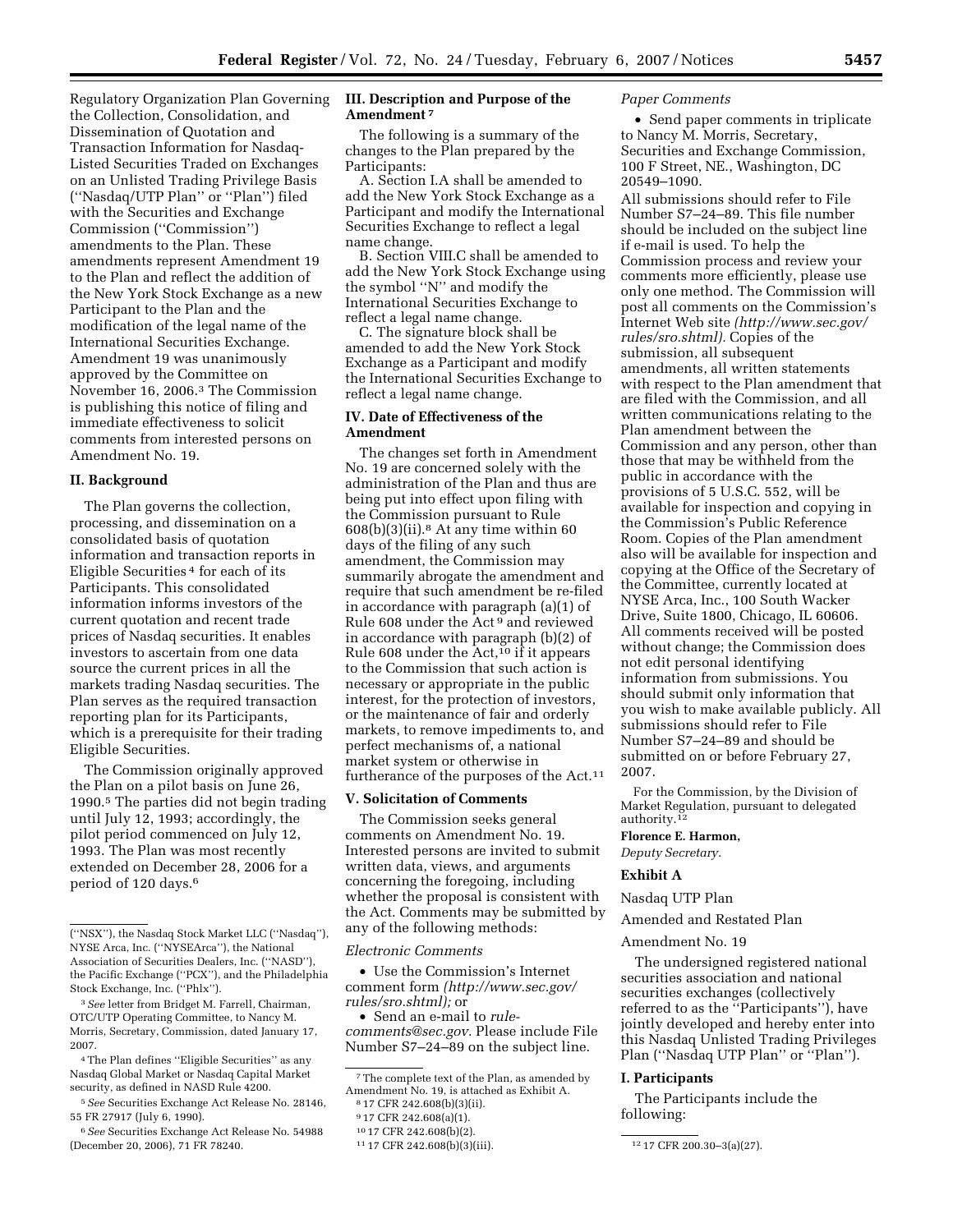#### *A. Participants*

1. American Stock Exchange LLC, 86 Trinity Place, New York, New York 10006.

2. Boston Stock Exchange, 100 Franklin Street, Boston, Massachusetts 02110.

3. Chicago Stock Exchange, 440 South LaSalle Street, Chicago, Illinois 60605.

4. Chicago Board Options Exchange, Inc., 400 South LaSalle Street, 26th

Floor, Chicago, Illinois 60605. 5. International Securities Exchange, LLC, 60 Broad Street, New York, New York 10004.

6. National Association of Securities, Dealers, Inc., 1735 K Street, NW., Washington, DC 20006.

7. National Stock Exchange, Inc., 440 South LaSalle Street, 26th Floor, Chicago, Illinois 60605.

8. New York Stock Exchange LLC, 11 Wall Street, New York, New York, 10005.

9. NYSE Arca, Inc., 100 South Wacker Drive, Suite 1800, Chicago, IL 60606.

10. Philadelphia Stock Exchange, 1900 Market Street, Philadelphia, Pennsylvania 19103.

11. The Nasdaq Stock Market LLC, 1 Liberty Plaza, 165 Broadway, New York, NY 10006.

#### *B. Additional Participants*

Any other national securities association or national securities exchange, in whose market Eligible Securities become traded, may become a Participant, provided that said organization executes a copy of this Plan and pays its share of development costs as specified in Section XIII.

## **II. Purpose of Plan**

The purpose of this Plan is to provide for the collection, consolidation and dissemination of Quotation Information and Transaction Reports in Eligible Securities from the Participants in a manner consistent with the Exchange Act.

It is expressly understood that each Participant shall be responsible for the collection of Quotation Information and Transaction Reports within its market and that nothing in this Plan shall be deemed to govern or apply to the manner in which each Participant does so.

### **III. Definitions**

A. ''Current'' means, with respect to Transaction Reports or Quotation Information, such Transaction Reports or Quotation Information during the fifteen (15) minute period immediately following the initial transmission thereof by the Processor.

B. ''Eligible Security'' means any Nasdaq Global Market or Nasdaq Capital Market security, as defined in NASDAQ Rule 4200. Eligible Securities under this Nasdaq UTP Plan shall not include any security that is defined as an ''Eligible Security'' within Section VII of the Consolidated Tape Association Plan.

A security shall cease to be an Eligible Security for purposes of this Plan if: (i) The security does not substantially meet the requirements from time to time in effect for continued listing on Nasdaq, and thus is suspended from trading; or (ii) the security has been suspended from trading because the issuer thereof is in liquidation, bankruptcy or other similar type proceedings. The determination as to whether a security substantially meets the criteria of the definition of Eligible Security shall be made by the exchange on which such security is listed provided, however, that if such security is listed on more than one exchange, then such determination shall be made by the exchange on which, the greatest number of the transactions in such security were effected during the previous twelvemonth period.

C. ''Commission'' and ''SEC'' shall mean the U.S. Securities and Exchange Commission.

D. ''Exchange Act'' means the Securities Exchange Act of 1934.

E. ''Market'' shall mean (i) When used with respect to Quotation Information, the NASD in the case of an NASD Participant, or the Participant on whose floor or through whose facilities the quotation was disseminated; and (ii) when used with respect to Transaction Reports, the Participant through whose facilities the transaction took place or is reported, or the Participant to whose facilities the order was sent for execution.

F. ''NASD'' means the National Association of Securities Dealers Inc.

G. ''NASD Participant'' means an NASD member that is registered as a market maker or an electronic communications network or otherwise utilizes the facilities of the NASD pursuant to applicable NASD rules.

H. '' Transaction Reporting System'' means the System provided for in the Transaction Reporting Plan filed with and approved by the Commission pursuant to SEC Rule 11Aa3–1, subsequently re-designated as Rule 601 of Regulation NMS, governing the reporting of transactions in Nasdaq securities.

I. ''UTP Quote Data Feed'' means the service that provides Subscribers with the National Best Bid and Offer quotations, size and market center identifier, as well as the Best Bid and

Offer quotations, size and market center identifier from each individual Participant in Eligible Securities and, in the case of NASD, the NASD Participant(s) that constitute NASD's Best Bid and Offer quotations.

J. ''Nasdaq System'' means the automated quotation system operated by Nasdaq.

K. ''UTP Trade Data Feed'' means the service that provides Vendors and Subscribers with Transaction Reports.

L. ''Nasdaq Security'' or ''Nasdaqlisted Security'' means any security listed on the Nasdaq Global Market or Nasdaq Capital Market.

M. ''News Service'' means a person that receives Transaction Reports or Quotation Information provided by the Systems or provided by a Vendor, on a Current basis, in connection with such person's business of furnishing such information to newspapers, radio and television stations and other news media, for publication at least fifteen (15) minutes following the time when the information first has been published by the Processor.

N. ''OTC Montage Data Feed '' means the data stream of information that provides Vendors and Subscribers with quotations and sizes from each NASD Participant.

O. ''Participant'' means a registered national securities exchange or national securities association that is a signatory to this Plan.

P. ''Plan'' means this Nasdaq UTP Plan, as from time to time amended according to its provisions, governing the collection, consolidation and dissemination of Quotation Information and Transaction Reports in Eligible Securities.

Q. ''Processor'' means the entity selected by the Participants to perform the processing functions set forth in the Plan.

R. ''Quotation Information'' means all bids, offers, displayed quotation sizes, the market center identifiers and, in the case of NASD, the NASD Participant that entered the quotation, withdrawals and other information pertaining to quotations in Eligible Securities required to be collected and made available to the Processor pursuant to this Plan.

S. ''Regulatory Halt'' means a trade suspension or halt called for the purpose of dissemination of material news, as described at Section X hereof or that is called for where there are regulatory problems relating to an Eligible Security that should be clarified before trading therein is permitted to continue, including a trading halt for extraordinary market activity due to system misuse or malfunction under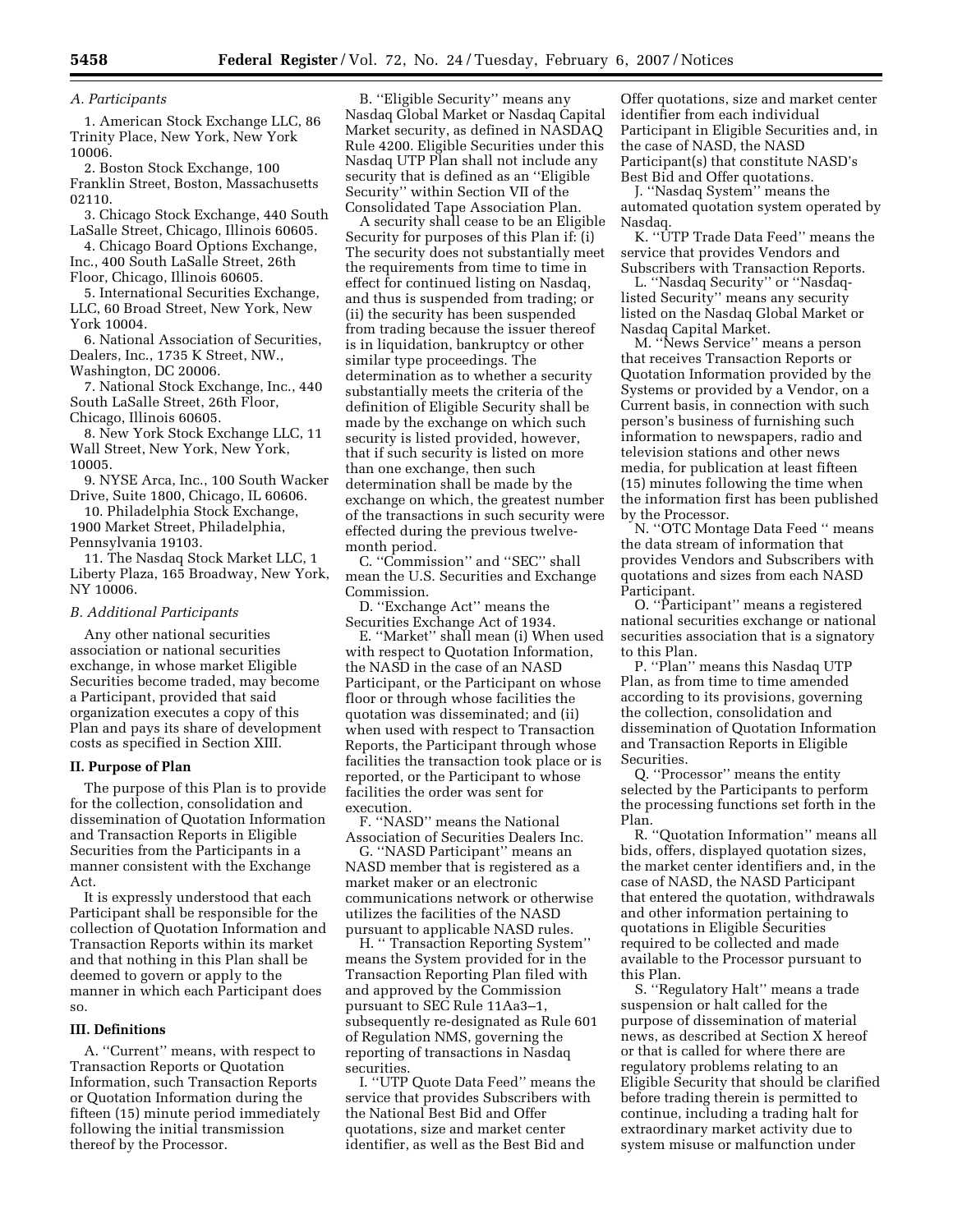Section X.E.1. of the Plan (''Extraordinary Market Regulatory Halt'').

T. ''Subscriber'' means a person that receives Current Quotation Information or Transaction Reports provided by the Processor or provided by a Vendor, for its own use or for distribution on a non-Current basis, other than in connection with its activities as a Vendor.

U. ''Transaction Reports'' means reports required to be collected and made available pursuant to this Plan containing the stock symbol, price, and size of the transaction executed, the Market in which the transaction was executed, and related information, including a buy/sell/cross indicator and trade modifiers, reflecting completed transactions in Eligible Securities.

V. ''Upon Effectiveness of the Plan'' means July 12, 1993, the date on which the Participants commenced publication of Quotation Information and Transaction Reports on Eligible Securities as contemplated by this Plan.

W. ''Vendor'' means a person that receives Current Quotation Information or Transaction Reports provided by the Processor or provided by a Vendor, in connection with such person's business of distributing, publishing, or otherwise furnishing such information on a Current basis to Subscribers, News Services or other Vendors.

#### **IV. Administration of Plan**

### *A. Operating Committee: Composition*

The Plan shall be administered by the Participants through an operating committee (''Operating Committee''), which shall be composed of one representative designated by each Participant. Each Participant may designate an alternate representative or representatives who shall be authorized to act on behalf of the Participant in the absence of the designated representative. Within the areas of its responsibilities and authority, decisions made or actions taken by the Operating Committee, directly or by duly delegated individuals, committees as may be established from time to time, or others, shall be binding upon each Participant, without prejudice to the rights of any Participant to seek redress from the SEC pursuant to Rule 608 of Regulation NMS under the Exchange Act or in any other appropriate forum.

An Electronic Communications Network, Alternative Trading System, Broker-Dealer or other securities organization (''Organization'') which is not a Participant, but has an actively pending Form 1 Application on file with the Commission to become a national securities exchange, will be

permitted to appoint one representative and one alternate representative to attend regularly scheduled Operating Committee meetings in the capacity of an observer/advisor. If the Organization's Form 1 petition is withdrawn, returned, or is otherwise not actively pending with the Commission for any reason, then the Organization will no longer be eligible to be represented in the Operating Committee meetings. The Operating Committee shall have the discretion, in limited instances, to deviate from this policy if, as indicated by majority vote, the Operating Committee agrees that circumstances so warrant.

Nothing in this section or elsewhere within the Plan shall authorize any person or organization other than Participants and their representatives to participate on the Operating Committee in any manner other than as an advisor or observer, or in any Executive Session of the Operating Committee.

### *B. Operating Committee: Authority*

The Operating Committee shall be responsible for:

1. Overseeing the consolidation of Quotation Information and Transaction Reports in Eligible Securities from the Participants for dissemination to Vendors, Subscribers, News Services and others in accordance with the provisions of the Plan;

2. Periodically evaluating the Processor;

3. Setting the level of fees to be paid by Vendors, Subscribers, News Services or others for services relating to Quotation Information or Transaction Reports in Eligible Securities, and taking action in respect thereto in accordance with the provisions of the Plan;

4. Determining matters involving the interpretation of the provisions of the Plan;

5. Determining matters relating to the Plan's provisions for cost allocation and revenue-sharing; and

6. Carrying out such other specific responsibilities as provided under the Plan.

#### *C. Operating Committee: Voting*

Each Participant shall have one vote on all matters considered by the Operating Committee.

1. The affirmative and unanimous vote of all Participants entitled to vote shall be necessary to constitute the action of the Operating Committee with respect to:

a. Amendments to the Plan;

b. amendments to contracts between the Processor and Vendors, Subscribers, News Services and others receiving

Quotation Information and Transaction Reports in Eligible Securities;

c. Replacement of the Processor, except for termination for cause, which shall be governed by Section V(B) hereof;

d. Reductions in existing fees relating to Quotation Information and Transaction Reports in Eligible Securities; and

e. Except as provided under Section IV(C)(3) hereof, requests for system changes; and

f. All other matters not specifically addressed by the Plan.

2. With respect to the establishment of new fees or increases in existing fees relating to Quotation Information and Transaction Reports in Eligible Securities, the affirmative vote of twothirds of the Participants entitled to vote shall be necessary to constitute the action of the Operating Committee.

3. The affirmative vote of a majority of the Participants entitled to vote shall be necessary to constitute the action of the Operating Committee with respect to:

a. Requests for system changes reasonably related to the function of the Processor as defined under the Plan. All other requests for system changes shall be governed by Section IV(C)(1)(e) hereof.

b. Interpretive matters and decisions of the Operating Committee arising under, or specifically required to be taken by, the provisions of the Plan as written;

c. Interpretive matters arising under Rules 601 and 602 of Regulation NMS; and

d. Denials of access (other than for breach of contract, which shall be handled by the Processor),

4. It is expressly agreed and understood that neither this Plan nor the Operating Committee shall have authority in any respect over any Participant's proprietary systems. Nor shall the Plan or the Operating Committee have any authority over the collection and dissemination of quotation or transaction information in Eligible Securities in any Participant's marketplace, or, in the case of the NASD, from NASD Participants.

#### *D. Operating Committee: Meetings*

Regular meetings of the Operating Committee may be attended by each Participant's designated representative and/or its alternate representative(s), and may be attended by one or more other representatives of the parties. Meetings shall be held at such times and locations as shall from time to time be determined by the Operating Committee.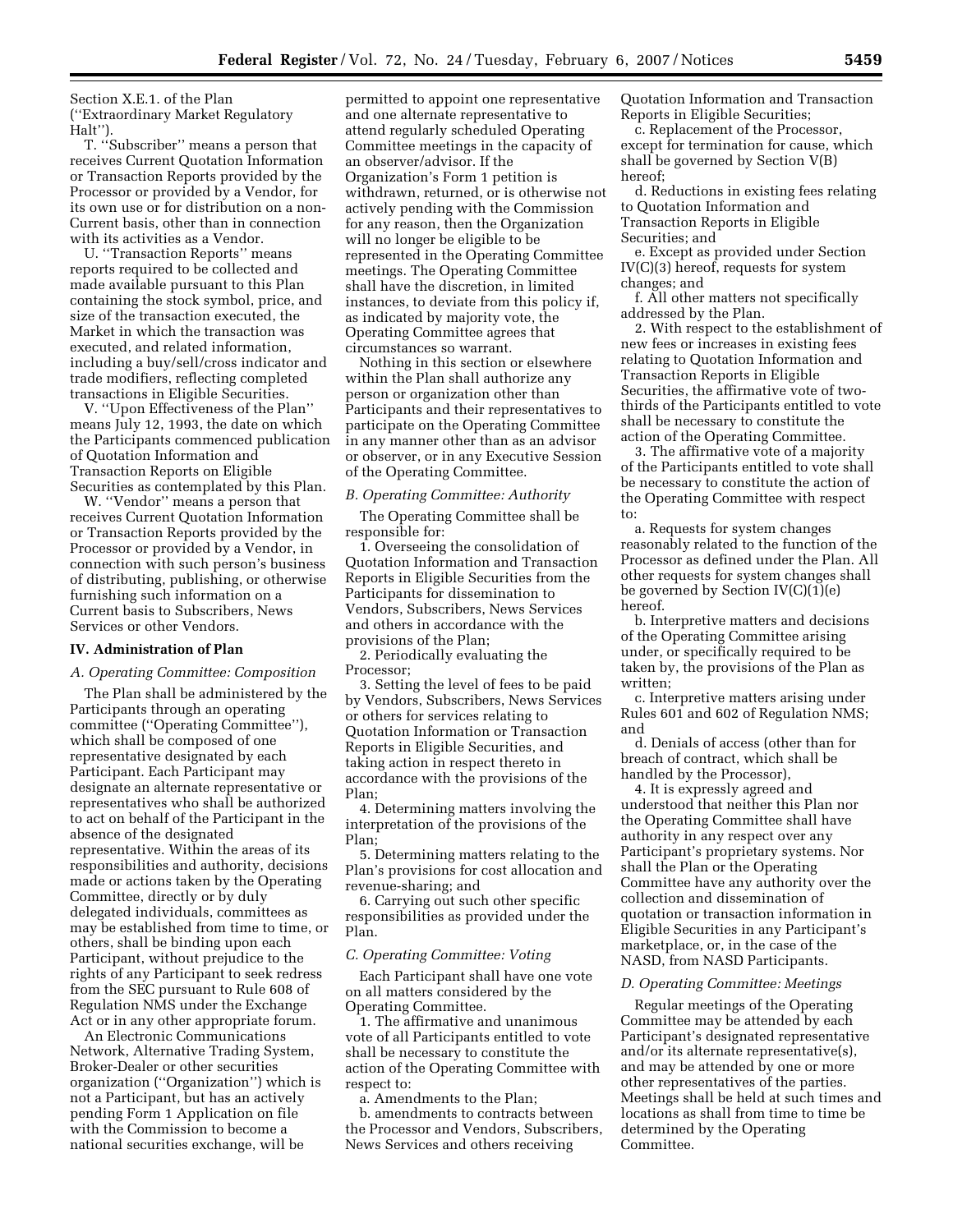Quorum: Any action requiring a vote only can be taken at a meeting in which a quorum of all Participants is present. For actions requiring a simple majority vote of all Participants, a quorum of greater than 50% of all Participants entitled to vote must be present at the meeting before such a vote may be taken. For actions requiring a 2/3rd majority vote of all Participants, a quorum of at least 2/3rd of all Participants entitled to vote must be present at the meeting before such a vote may be taken. For actions requiring a unanimous vote of all Participants, a quorum of all Participants entitled to vote must be present at the meeting before such a vote may be taken.

A Participant is considered present at a meeting only if a Participant's designated representative or alternate representative(s) is either in physical attendance at the meeting or is participating by conference telephone, or other acceptable electronic means.

Any action sought to be resolved at a meeting must be sent to each Participant entitled to vote on such matter at least one week prior to the meeting via electronic mail, regular U.S. or private mail, or facsimile transmission, provided however that this requirement may be waived by the vote of the percentage of the Committee required to vote on any particular matter, under Section C above.

Any action may be taken without a meeting if a consent in writing, setting forth the action so taken, is sent to and signed by all Participant representatives entitled to vote with respect to the subject matter thereof. All the approvals evidencing the consent shall be delivered to the Chairman of the Operating Committee to be filed in the Operating Committee records. The action taken shall be effective when the minimum number of Participants entitled to vote have approved the action, unless the consent specifies a different effective date.

The Chairman of the Operating Committee shall be elected annually by and from among the Participants by a majority vote of all Participants entitled to vote. The Chairman shall designate a person to act as Secretary to record the minutes of each meeting. The location of meetings shall be rotated among the locations of the principal offices of the Participants, or such other locations as may from time to time be determined by the Operating Committee. Meetings may be held by conference telephone and action may be taken without a meeting if the representatives of all Participants entitled to vote consent thereto in writing or other means the Operating Committee deems acceptable.

### *E. Advisory Committee*

(a) Formation. Notwithstanding any other provision of this Plan, an Advisory Committee to the Plan shall be formed and shall function in accordance with the provisions set forth in this section.

(b) Composition. Members of the Advisory Committee shall be selected for two-year terms as follows:

(1) Operating Committee Selections. By affirmative vote of a majority of the Participants entitled to vote, the Operating Committee shall select at least one representative from each of the following categories to be members of the Advisory Committee: (i) A brokerdealer with a substantial retail investor customer base, (ii) a broker-dealer with a substantial institutional investor customer base, (iii) an alternative trade system, (iv) a data vendor, and (v) an investor.

(2) Participant Selections. Each Participant shall have the right to select one member of the Advisory Committee. A Participant shall not select any person employed by or affiliated with any participant or its affiliates or facilities.

(c) Function. Members of the Advisory Committee shall have the right to submit their views to the Operating Committee on Plan matters, prior to a decision by the Operating Committee on such matters. Such matters shall include, but not be limited to, any new or modified product, fee, contract, or pilot program that is offered or used pursuant to the Plan.

(d) Meetings and Information. Members of the Advisory Committee shall have the right to attend all meetings of the Operating Committee and to receive any information concerning Plan matters that is distributed to the Operating Committee; provided, however, that the Operating Committee may meet in executive session if, by affirmative vote of a majority of the Participants entitled to vote, the Operating Committee determines that an item of Plan business requires confidential treatment.

# **V. Selection and Evaluation of the Processor**

#### *A. Generally*

The Processor's performance of its functions under the Plan shall be subject to review by the Operating Committee at least every two years, or from time to time upon the request of any two Participants but not more frequently than once each year. Based on this review, the Operating Committee may choose to make a recommendation to the Participants with respect to the continuing operation of the Processor.

The Operating Committee shall notify the SEC of any recommendations the Operating Committee shall make pursuant to the Operating Committee's review of the Processor and shall supply the Commission with a copy of any reports that may be prepared in connection therewith.

# *B. Termination of the Processor for Cause*

If the Operating Committee determines that the Processor has failed to perform its functions in a reasonably acceptable manner in accordance with the provisions of the Plan or that its reimbursable expenses have become excessive and are not justified on a cost basis, the Processor may be terminated at such time as may be determined by a majority vote of the Operating Committee.

# *C. Factors To Be Considered in Termination for Cause*

Among the factors to be considered in evaluating whether the Processor has performed its functions in a reasonably acceptable manner in accordance with the provisions of the Plan shall be the reasonableness of its response to requests from Participants for technological changes or enhancements pursuant to Section IV(C)(3) hereof. The reasonableness of the Processor's response to such requests shall be evaluated by the Operating Committee in terms of the cost to the Processor of purchasing the same service from a third party and integrating such service into the Processor's existing systems and operations as well as the extent to which the requested change would adversely impact the then current technical (as opposed to business or competitive) operations of the Processor.

### *D. Processor's Right To Appeal Termination for Cause*

The Processor shall have the right to appeal to the SEC a determination of the Operating Committee terminating the Processor for cause and no action shall become final until the SEC has ruled on the matter and all legal appeals of right therefrom have been exhausted.

### *E. Process for Selecting New Processor*

At any time following effectiveness of the Plan, but no later than upon the termination of the Processor, whether for cause pursuant to Section  $IV(C)(1)(c)$ or V(B) of the Plan or upon the Processor's resignation, the Operating Committee shall establish procedures for selecting a new Processor (the ''Selection Procedures''). The Operating Committee, as part of the process of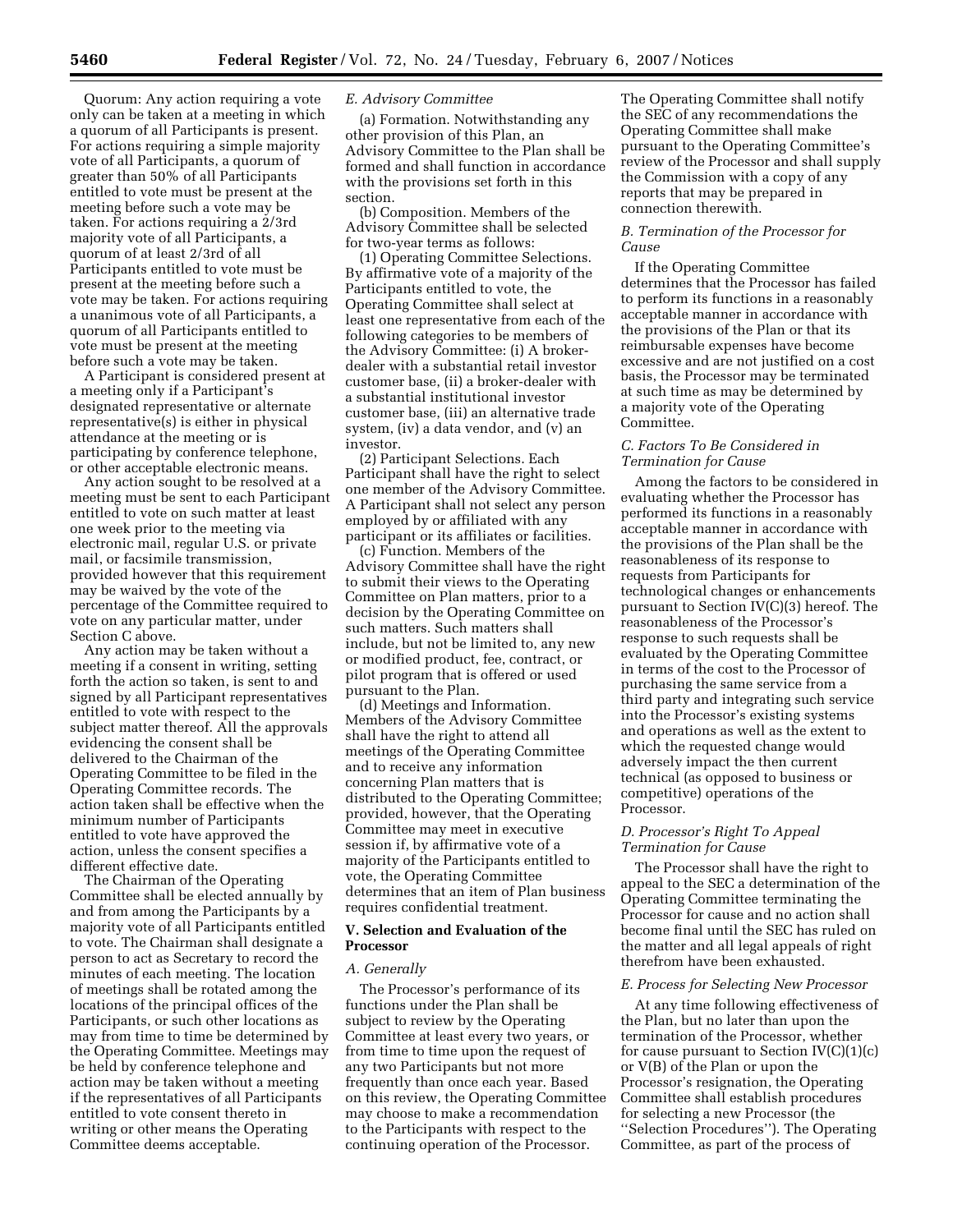establishing Selection Procedures, may solicit and consider the timely comment of any entity affected by the operation of this Plan. The Selection Procedures shall be established by a two-thirds majority vote of the Plan Participants, and shall set forth, at a minimum:

1. The entity that will:

(a) Draft the Operating Committee's request for proposal for bids on a new processor;

(b) Assist the Operating Committee in evaluating bids for the new processor; and

(c) Otherwise provide assistance and guidance to the Operating Committee in the selection process.

2. The minimum technical and operational requirements to be fulfilled by the Processor;

3. The criteria to be considered in selecting the Processor; and

4. The entities (other than Plan Participants) that are eligible to comment on the selection of the Processor.

Nothing in this provision shall be interpreted as limiting Participants' rights under Section IV or Section V of the Plan or other Commission order.

## **VI. Functions of the Processor**

# *A. Generally*

The Processor shall collect from the Participants, and consolidate and disseminate to Vendors, Subscribers and News Services, Quotation Information and Transaction Reports in Eligible Securities in a manner designed to assure the prompt, accurate and reliable collection, processing and dissemination of information with respect to all Eligible Securities in a fair and non-discriminatory manner. The Processor shall commence operations upon the Processor's notification to the Participants that it is ready and able to commence such operations.

# *B. Collection and Consolidation of Information*

For as long as Nasdaq is the Processor, the Processor shall be capable of receiving Quotation Information and Transaction Reports in Eligible Securities from Participants by the Planapproved, Processor sponsored interface, and shall consolidate and disseminate such information via the UTP Quote Data Feed, the UTP Trade Data Feed, and the OTC Montage Data Feed to Vendors, Subscribers and News Services. For so long as Nasdaq is not registered as a national securities exchange and for so long as Nasdaq is the Processor, the Processor shall also collect, consolidate, and disseminate the quotation information contained in

NQDS. For so long as Nasdaq is not registered as a national securities exchange and after Nasdaq is no longer the Processor for other SIP datafeeds, either Nasdaq or a third party will act as the Processor to collect, consolidate, and disseminate the quotation information contained in NQDS.

### *C. Dissemination of Information*

The Processor shall disseminate consolidated Quotation Information and Transaction Reports in Eligible Securities via the UTP Quote Data Feed, the UTP Trade Data Feed, and the OTC Montage Data Feed to authorized Vendors, Subscribers and News Services in a fair and non-discriminatory manner. The Processor shall specifically be permitted to enter into agreements with Vendors, Subscribers and News Services for the dissemination of quotation or transaction information on Eligible Securities to foreign (non-U.S.) marketplaces or in foreign countries.

The Processor shall, in such instance, disseminate consolidated quotation or transaction information on Eligible Securities from all Participants.

Nothing herein shall be construed so as to prohibit or restrict in any way the right of any Participant to distribute quotation, transaction or other information with respect to Eligible Securities quoted on or traded in its marketplace to a marketplace outside the United States solely for the purpose of supporting an intermarket linkage, or to distribute information within its own marketplace concerning Eligible Securities in accordance with its own format. If a Participant requests, the Processor shall make information about Eligible Securities in the Participant's marketplace available to a foreign marketplace on behalf of the requesting Participant, in which event the cost shall be borne by that Participant.

# 1. Best Bid and Offer

The Processor shall disseminate on the UTP Quote Data Feed the best bid and offer information supplied by each Participant, including the NASD Participant(s) that constitute NASD's single Best Bid and Offer quotations, and shall also calculate and disseminate on the UTP Quote Data Feed a national best bid and asked quotation with size based upon Quotation Information for Eligible Securities received from Participants. The Processor shall not calculate the best bid and offer for any individual Participant, including the NASD.

The Participant responsible for each side of the best bid and asked quotation making up the national best bid and offer shall be identified by an

appropriate symbol. If the quotations of more than one Participant shall be the same best price, the largest displayed size among those shall be deemed to be the best. If the quotations of more than one Participant are the same best price and best displayed size, the earliest among those measured by the time reported shall be deemed to be the best. A reduction of only bid size and/or ask size will not change the time priority of a Participant's quote for the purposes of determining time reported, whereas an increase of the bid size and/or ask size will result in a new time reported. The consolidated size shall be the size of the Participant that is at the best.

If the best bid/best offer results in a locked or crossed quotation, the Processor shall forward that locked or crossed quote on the appropriate output lines (*i.e.*, a crossed quote of bid 12, ask 11.87 shall be disseminated). The Processor shall normally cease the calculation of the best bid/best offer after 6:30 p.m., Eastern Time.

# 2. Quotation Data Streams

The Processor shall disseminate on the UTP Quote Data Feed a data stream of all Quotation Information regarding Eligible Securities received from Participants. Each quotation shall be designated with a symbol identifying the Participant from which the quotation emanates and, in the case of NASD, the NASD Participant(s) that constitute NASD's Best Bid and Offer quotations. In addition, the Processor shall separately distribute on the OTC Montage Data Feed the Quotation Information regarding Eligible Securities from all NASD Participants from which quotations emanate. The Processor shall separately distribute NQDS for so long as Nasdaq is not registered as a national securities exchange and for so long as Nasdaq is the Processor. For so long as Nasdaq is not registered as a national securities exchange and after Nasdaq is no longer the Processor for other SIP datafeeds, either Nasdaq or a third party will act as the Processor to collect, consolidate, and disseminate the quotation information contained in NQDS.

#### 3. Transaction Reports

The Processor shall disseminate on the UTP Trade Data Feed a data stream of all Transaction Reports in Eligible Securities received from Participants. Each transaction report shall be designated with a symbol identifying the Participant in whose Market the transaction took place.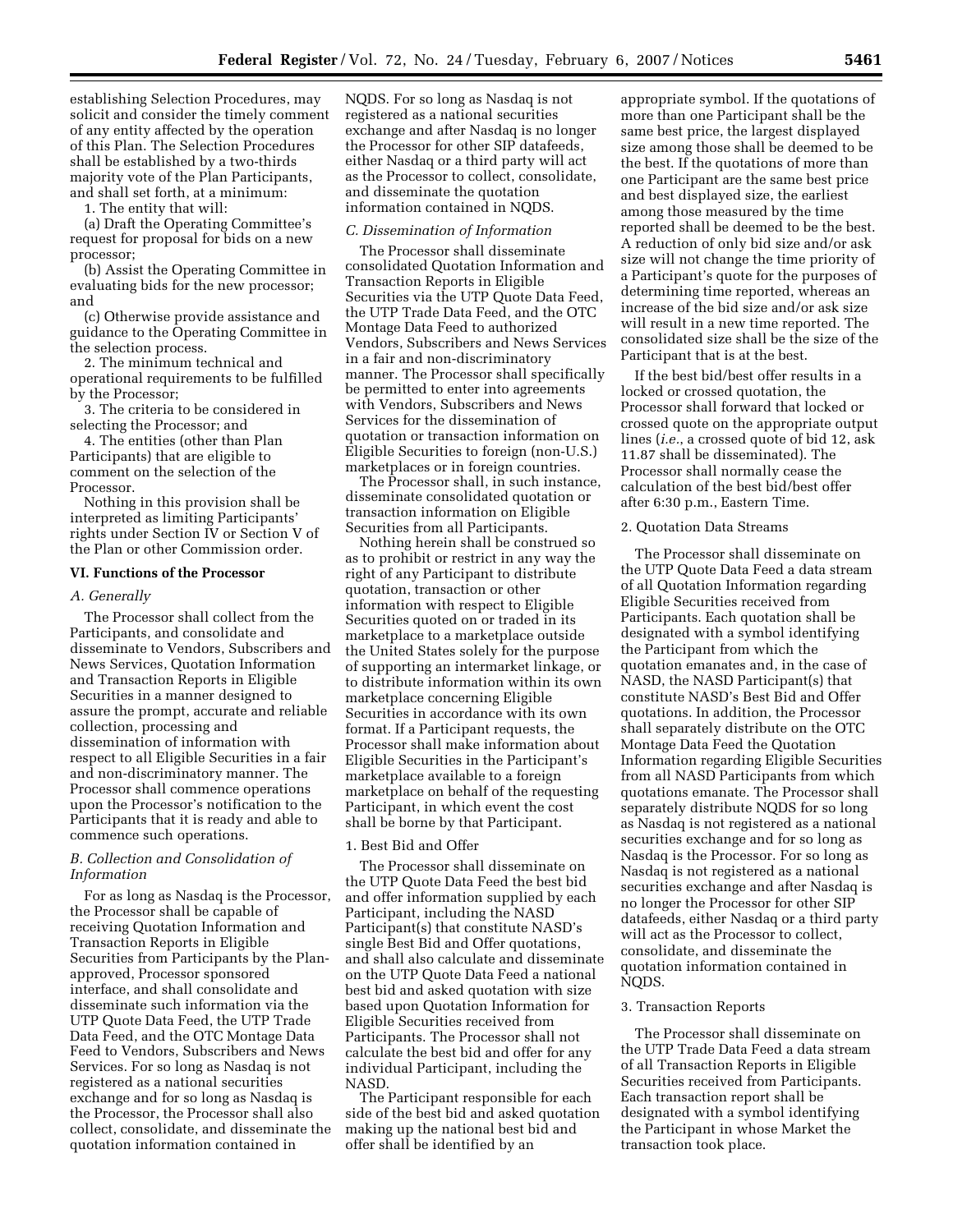# *D. Closing Reports*

At the conclusion of each trading day, the Processor shall disseminate a ''closing price'' for each Eligible Security. Such ''closing price'' shall be the price of the last Transaction Report in such security received prior to dissemination. The Processor shall also tabulate and disseminate at the conclusion of each trading day the aggregate volume reflected by all Transaction Reports in Eligible Securities reported by the Participants.

#### *E. Statistics*

The Processor shall maintain quarterly, semi-annual and annual transaction and volume statistical counts. The Processor shall, at cost to the user Participant(s), make such statistics available in a form agreed upon by the Operating Committee, such as a secure Web site.

# **VII. Administrative Functions of the Processor**

Subject to the general direction of the Operating Committee, the Processor shall be responsible for carrying out all administrative functions necessary to the operation and maintenance of the consolidated information collection and dissemination system provided for in this Plan, including, but not limited to, record keeping, billing, contract administration, and the preparation of financial reports.

# **VIII. Transmission of Information to Processor by Participants**

# *A. Quotation Information*

Each Participant shall, during the time it is open for trading be responsible promptly to collect and transmit to the Processor accurate Quotation Information in Eligible Securities through any means prescribed herein.

Quotation Information shall include: 1. Identification of the Eligible

Security, using the Nasdaq Symbol;

2. The price bid and offered, together with size;

3. The NASD Participant along with the NASD Participant's market participant identification or Participant from which the quotation emanates;

4. Identification of quotations that are not firm; and

5. Through appropriate codes and messages, withdrawals and similar matters.

# *B. Transaction Reports*

Each Participant shall, during the time it is open for trading, be responsible promptly to collect and transmit to the Processor Transaction Reports in Eligible Securities executed in its Market by means prescribed herein. With respect to orders sent by one Participant Market to another Participant Market for execution, each Participant shall adopt procedures governing the reporting of transactions in Eligible Securities specifying that the transaction will be reported by the Participant whose member sold the security. This provision shall apply only to transactions between Plan Participants.

Transaction Reports shall include: 1. Identification of the Eligible

Security, using the Nasdaq Symbol; 2. The number of shares in the

transaction;

3. The price at which the shares were purchased or sold;

4. The buy/sell/cross indicator;

5. The Market of execution; and,

6. Through appropriate codes and messages, late or out-of-sequence trades, corrections and similar matters.

All such Transaction Reports shall be transmitted to the Processor within 90 seconds after the time of execution of the transaction. Transaction Reports transmitted beyond the 90-second period shall be designated as ''late'' by the appropriate code or message.

The following types of transactions are not required to be reported to the Processor pursuant to the Plan:

1. Transactions that are part of a primary distribution by an issuer or of a registered secondary distribution or of an unregistered secondary distribution;

2. Transactions made in reliance on Section 4(2) of the Securities Act of 1933;

3. Transactions in which the buyer and the seller have agreed to trade at a price unrelated to the Current Market for the security, e.g., to enable the seller to make a gift;

4. Odd-lot transactions;

5. The acquisition of securities by a broker-dealer as principal in anticipation of making an immediate exchange distribution or exchange offering on an exchange;

6. Purchases of securities pursuant to a tender offer; and

7. Purchases or sales of securities effected upon the exercise of an option pursuant to the terms thereof or the exercise of any other right to acquire securities at a pre-established consideration unrelated to the Current Market.

*C. Symbols for Market Identification for Quotation Information and Transaction Reports* 

The following symbols shall be used to denote the marketplaces:

| Code   | Participant                                                |
|--------|------------------------------------------------------------|
| A<br>B | American Stock Exchange LLC<br>Boston Stock Exchange, Inc. |
| W      | Chicago Board Options Exchange,<br>Inc.                    |
| M      | Chicago Stock Exchange, Inc.                               |
| ا      | International Securities Exchange,<br>LLC                  |
| D      | <b>NASD</b>                                                |
| $Q$    | Nasdag Stock Market LLC                                    |
| C      | National Stock Exchange, Inc.                              |
| N      | New York Stock Exchange LLC                                |
| P      | NYSE Arca, Inc.                                            |
| X      | Philadelphia Stock Exchange, Inc.                          |

D. Whenever a Participant determines that a level of trading activity or other unusual market conditions prevent it from collecting and transmitting Quotation Information or Transaction Reports to the Processor, or where a trading halt or suspension in an Eligible Security is in effect in its Market, the Participant shall promptly notify the Processor of such condition or event and shall resume collecting and transmitting Quotation Information and Transaction Reports to it as soon as the condition or event is terminated. In the event of a system malfunction resulting in the inability of a Participant or its members to transmit Quotation Information or Transaction Reports to the Processor, the Participant shall promptly notify the Processor of such event or condition. Upon receiving such notification, the Processor shall take appropriate action, including either closing the quotation or purging the system of the affected quotations.

# **IX. Market Access**

Consistent with the state of electronic technology and pursuant to the requirements of Rule 610 of Regulation NMS, a Participant that operates an SRO trading facility shall provide for fair and efficient order execution access to quotations in each Eligible Security displayed through its trading facility. In the case of a Participant that operates an SRO display-only quotation facility, trading centers posting quotations through such SRO display-only quotation facility must provide for fair and efficient order execution access to quotations in each Eligible Security displayed through the SRO display-only quotation facility. A Participant that operates an SRO trading facility may elect to allow such access to its quotations through the utilization of private electronic linkages between the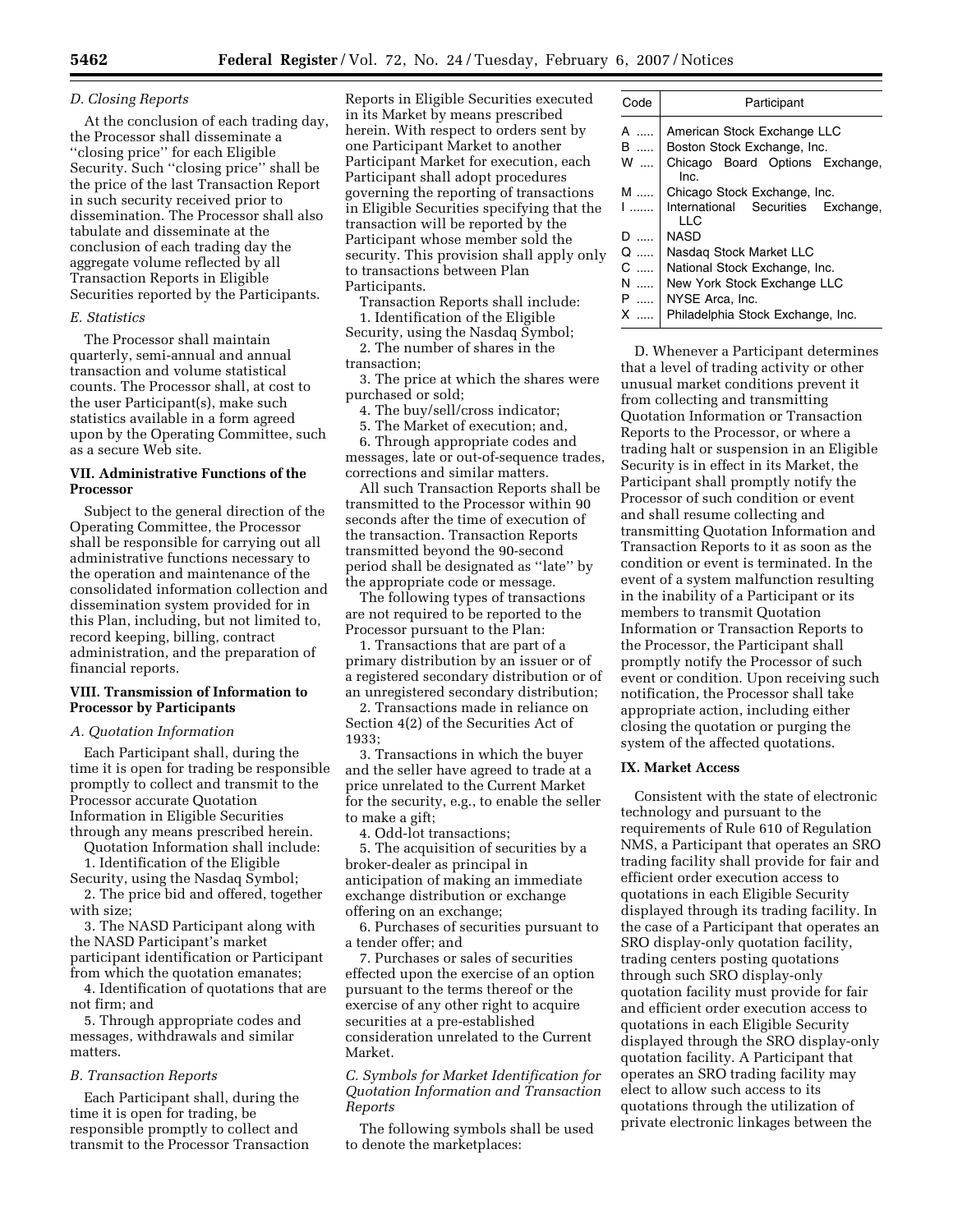Participant and other trading centers. In the case of a Participant that operates an SRO display-only quotation facility, trading centers posting quotations through such SRO display-only quotation facility may elect to allow such access to their quotations through the utilization of private electronic linkages between the trading center and SRO trading facilities of Plan Participants and/or other trading centers.

In accordance with Regulation NMS, a Participant shall not impose, or permit to be imposed, any fee or fees for the execution of an order against a protected quotation of the Participant or of a trading center posting quotes through a Participant's SRO display-only quotation facility in an Eligible Security or against any other quotation displayed by the Participant in an Eligible Security that is the Participant's displayed best bid or offer for that Eligible Security, where such fee or fees exceed the limits provided for in Rule 610(c) of Regulation NMS. As required under Regulation NMS, the terms of access to a Participant's quotations or of a trading center posting quotes through a Participant's SRO display-only quotation facility in an Eligible Security may not be unfairly discriminatory so as to prevent or inhibit any person from obtaining efficient access to such displayed quotations through a member of the Participant or a subscriber of a trading center.

If quotations in an Eligible Security are displayed by a Participant that operates an SRO trading facility (or are displayed by a trading center that posts quotations through an SRO display-only quotation facility) that complies with the fair and efficient access requirements of Regulation NMS (an ''NMS Compliant Facility''), including prior to the compliance date of such access requirements, that Participant (or trading center posting quotes through an SRO display-only quotation facility) shall no longer be required to permit each NASD market participant to have direct telephone access to the specialist, trading post, market maker and supervisory center in such Eligible Security that trades on that NMS Compliant Facility. For quotations in Eligible Securities that are displayed by a Participant that operates an SRO trading facility that is not an NMS Compliant Facility, such telephone access requirement will continue to be applicable to the Participant.

## **X. Regulatory Halts**

A. Whenever, in the exercise of its regulatory functions, the Listing Market for an Eligible Security determines that

a Regulatory Halt is appropriate pursuant to Section III.S, the Listing Market will notify all other Participants pursuant to Section X.E and all other Participants shall also halt or suspend trading in that security until notification that the halt or suspension is no longer in effect. The Listing Market shall immediately notify the Processor of such Regulatory Halt as well as notice of the lifting of a Regulatory Halt. The Processor, in turn, shall disseminate to Participants notice of the Regulatory Halt (as well as notice of the lifting of a regulatory halt) through the UTP Quote Data Feed. This notice shall serve as official notice of a regulatory halt for purposes of the Plan only, and shall not substitute or otherwise supplant notice that a Participant may recognize or require under its own rules. Nothing in this provision shall be read so as to supplant or be inconsistent with a Participant's own rules on trade halts, which rules apply to the Participant's own members. The Processor will reject any quotation information or transaction reports received from any Participant on an Eligible Security that has a Regulatory Halt in effect.

B. Whenever the Listing Market determines that an adequate publication or dissemination of information has occurred so as to permit the termination of the Regulatory Halt then in effect, the Listing Market shall promptly notify the Processor and each of the other Participants that conducts trading in such security pursuant to Section X.F. Except in extraordinary circumstances, adequate publication or dissemination shall be presumed by the Listing Market to have occurred upon the expiration of one hour after initial publication in a national news dissemination service of the information that gave rise to the Regulatory Halt.

C. Except in the case of a Regulatory Halt, the Processor shall not cease the dissemination of quotation or transaction information regarding any Eligible Security. In particular, it shall not cease dissemination of such information because of a delayed opening, imbalance of orders or other market-related problems involving such security. During a regulatory halt, the Processor shall collect and disseminate Transaction Information but shall cease collection and dissemination of all Quotation Information.

D. For purposes of this Section X, ''Listing Market'' for an Eligible Security means the Participant's Market on which the Eligible Security is listed. If an Eligible Security is dually listed, Listing Market shall mean the Participant's Market on which the Eligible Security is listed that also has

the highest number of the average of the reported transactions and reported share volume for the preceding 12-month period. The Listing Market for duallylisted Eligible Securities shall be determined at the beginning of each calendar quarter.

E. For purposes of coordinating trading halts in Eligible Securities, all Participants are required to utilize the national market system communication media (''Hoot-n-Holler'') to verbally provide real-time information to all Participants. Each Participant shall be required to continuously monitor the Hoot-n-Holler system during market hours, and the failure of a Participant to do so at any time shall not prevent the Listing Market from initiating a Regulatory Halt in accordance with the procedures specified herein.

1. The following procedures shall be followed when one or more Participants experiences extraordinary market activity in an Eligible Security that is believed to be caused by the misuse or malfunction of systems operated by or linked to one or more Participants.

a. The Participant(s) experiencing the extraordinary market activity or any Participant that becomes aware of extraordinary market activity will immediately use best efforts to notify all Participants of the extraordinary market activity utilizing the Hoot-n-Holler system.

b. The Listing Market will use best efforts to determine whether there is material news regarding the Eligible Security. If the Listing Market determines that there is non-disclosed material news, it will immediately call a Regulatory Halt pursuant to Section X.E.2.

c. Each Participant(s) will use best efforts to determine whether one of its systems, or the system of a direct or indirect participant in its market, is responsible for the extraordinary market activity.

d. If a Participant determines the potential source of extraordinary market activity pursuant to Section X.1.c., the Participant will use best efforts to determine whether removing the quotations of one or more direct or indirect market participants or barring one or more direct or indirect market participants from entering orders will resolve the extraordinary market activity. Accordingly, the Participant will prevent the quotations from one or more direct or indirect market participants in the affected Eligible Securities from being transmitted to the Processor.

e. If the procedures described in Section X.E.1.a.–d. do not rectify the situation, the Participant(s)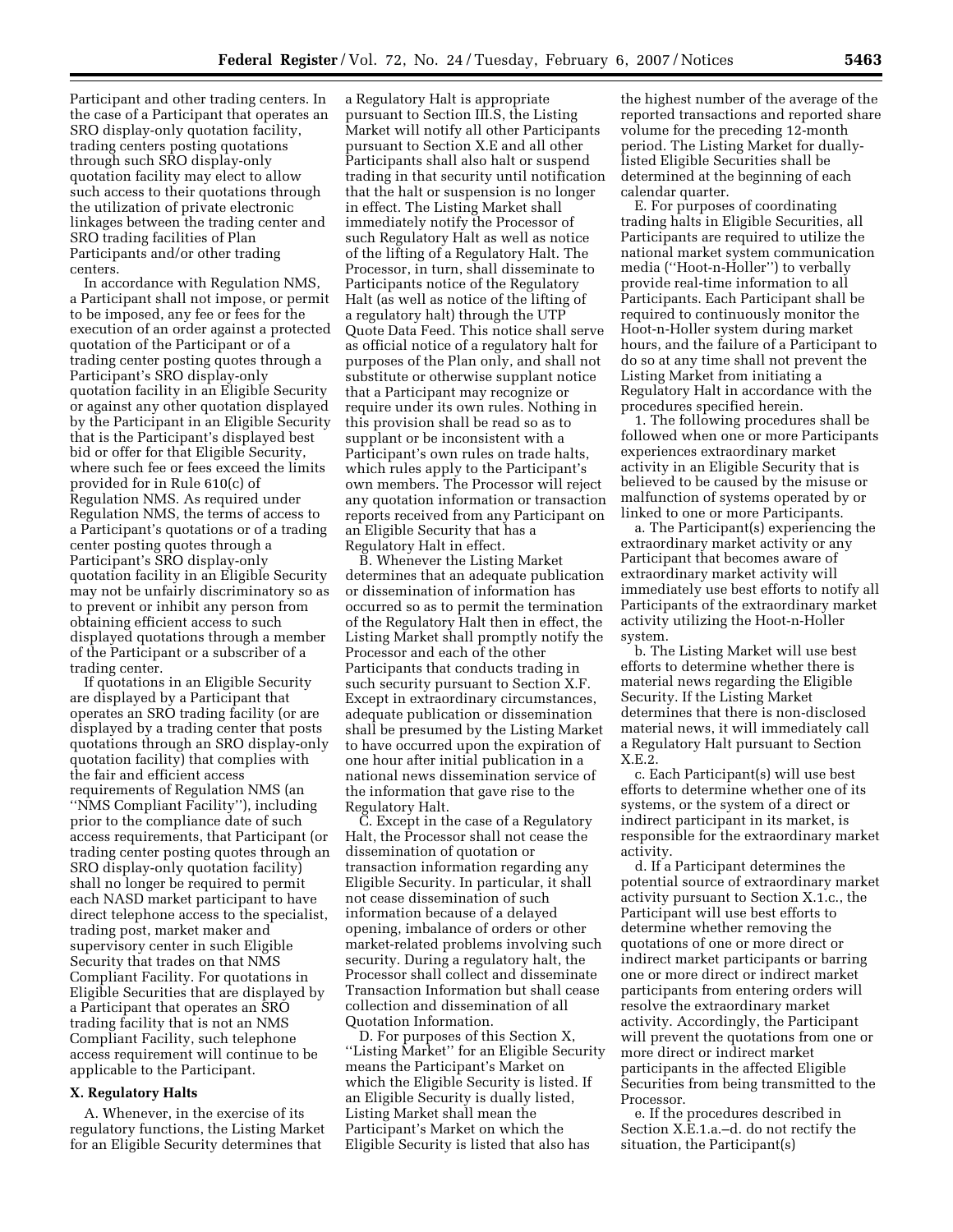experiencing extraordinary market activity will cease transmitting all quotations in the affected Eligible Securities to the Processor.

f. If the procedures described in Section X.E.1.a–e do not rectify the situation within five minutes of the first notification through the Hoot-n-Holler system, or if Participants agree to call a halt sooner through unanimous approval among those Participants actively trading impacted Eligible Securities, the Listing Market may determine based on the facts and circumstances, including available input from Participants, to declare an Extraordinary Market Regulatory Halt in the affected Eligible Securities. Simultaneously with the notification of the Processor to suspend the dissemination of quotations across all Participants, the Listing Market must verbally notify all Participants of the trading halt utilizing the Hoot-n-Holler system.

g. Absent any evidence of system misuse or malfunction, best efforts will be used to ensure that trading is not halted across all Participants.

2. If the Listing Market declares a Regulatory Halt in circumstances other than pursuant to Section X.E.1.f., the Listing Market must, simultaneously with the notification of the Processor to suspend the dissemination of quotations across all Participants, verbally notify all Participants of the trading halt utilizing the Hoot-n-Holler system.

F. If the Listing Market declares a Regulatory Halt, trading will resume according to the following procedures:

1. Within 15 minutes of the declaration of the halt, all Participants will make best efforts to indicate via the Hoot-n-Holler their intentions with respect to canceling or modifying transactions.

2. All Participants will disseminate to their members information regarding the canceled or modified transactions as promptly as possible, and in any event prior to the resumption of trading.

3. After all Participants have met the requirements of Section X.F.1–2, the Listing Market will notify the Participants utilizing the Hoot-n-Holler and the Processor when trading may resume. Upon receiving this information, Participants may commence trading pursuant to Section X.A.

# **XI. Hours of Operation**

A. Quotation Information may be entered by Participants as to all Eligible Securities in which they make a market between 9:30 a.m. and 4 p.m. Eastern Time (''ET'') on all days the Processor is in operation. Transaction Reports

shall be entered between 9:30 a.m. and 4:01:30 p.m. ET by Participants as to all Eligible Securities in which they execute transactions between 9:30 a.m. and 4 p.m. ET on all days the Processor is in operation.

B. Participants that execute transactions in Eligible Securities outside the hours of 9:30 a.m. ET and 4 p.m., ET, shall be required to report such transactions as follows:

(i) Transactions in Eligible Securities executed between 4 a.m. and 9:29:59 a.m. ET and between 4:00:01 and 8 p.m. ET, shall be designated as ''.T'' trades to denote their execution outside normal market hours;

(ii) Transactions in Eligible Securities executed after 8 p.m. and before 12 a.m. (midnight) shall be reported to the Processor between the hours of 4 a.m. and 8 p.m. ET on the next business day (T+1), and shall be designated ''as/of'' trades to denote their execution on a prior day, and be accompanied by the time of execution;

(iii) Transactions in Eligible Securities executed between 12 a.m. (midnight) and 4 a.m. ET shall be transmitted to the Processor between 4 a.m. and 9:30 a.m. ET, on trade date, shall be designated as ''.T'' trades to denote their execution outside normal market hours, and shall be accompanied by the time of execution;

(iv) Transactions reported pursuant to this provision of the Plan shall be included in the calculation of total trade volume for purposes of determining net distributable operating revenue, but shall not be included in the calculation of the daily high, low, or last sale.

C. Late trades shall be reported in accordance with the rules of the Participant in whose Market the transaction occurred and can be reported between the hours of 4 a.m. and 8 p.m.

D. The Processor shall collect, process and disseminate Quotation Information in Eligible Securities at other times between 4 a.m. and 9:30 a.m. ET, and after 4 p.m. ET, when any Participant or Nasdaq market participant is open for trading, until 8 p.m. ET (the ''Additional Period''); provided, however, that the best bid and offer quotation will not be disseminated before 4 a.m. or after 8 p.m. ET. Participants that enter Quotation Information or submit Transaction Reports to the Processor during the Additional Period shall do so for all Eligible Securities in which they enter quotations.

#### **XII. Undertaking by All Participants**

The filing with and approval by the Commission of this Plan shall obligate each Participant to enforce compliance by its members with the provisions thereof. In all other respects not inconsistent herewith, the rules of each Participant shall apply to the actions of its members in effecting, reporting, honoring and settling transactions executed through its facilities, and the entry, maintenance and firmness of quotations to ensure that such occurs in a manner consistent with just and equitable principles of trade.

### **XIII. Financial Matters**

# *A. Development Costs*

Any Participant becoming a signatory to this Plan after June 26, 1990, shall, as a condition to becoming a Participant, pay to the other Plan Participants a proportionate share of the aggregate development costs previously paid by Plan Participants to the Processor, which aggregate development costs totaled \$439,530, with the result that each Participant's share of all development costs is the same.

Each Participant shall bear the cost of implementation of any technical enhancements to the Nasdaq system made at its request and solely for its use, subject to reapportionment should any other Participant subsequently make use of the enhancement, or the development thereof.

### *B. Cost Allocation and Revenue Sharing*

The provisions governing cost allocation and revenue sharing among the Participants are set forth in Exhibit 1 to the Plan.

#### *C. Maintenance of Financial Records*

The Processor shall maintain records of revenues generated and development and operating expenditures incurred in connection with the Plan. In addition, the Processor shall provide the Participants with: (a) A statement of financial and operational condition on a quarterly basis; and (b) an audited statement of financial and operational condition on an annual basis.

#### **XIV. Indemnification**

Each Participant agrees, severally and not jointly, to indemnify and hold harmless each other Participant, Nasdaq, and each of its directors, officers, employees and agents (including the Operating Committee and its employees and agents) from and against any and all loss, liability, claim, damage and expense whatsoever incurred or threatened against such persons as a result of any Transaction Reports, Quotation Information or other information reported to the Processor by such Participant and disseminated by the Processor to Vendors. This indemnity agreement shall be in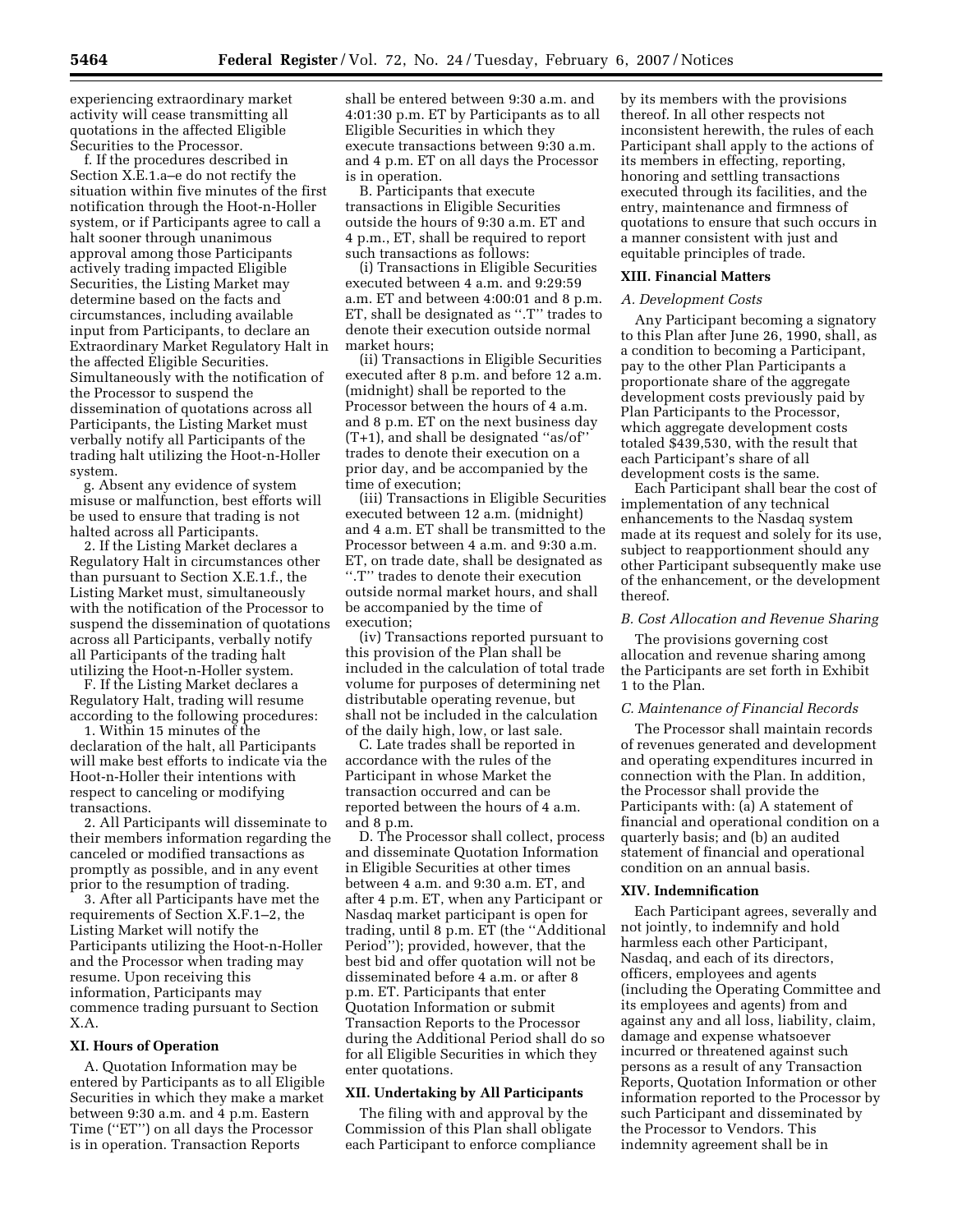addition to any liability that the indemnifying Participant may otherwise have. Promptly after receipt by an indemnified Participant of notice of the commencement of any action, such indemnified Participant will, if a claim in respect thereof is to be made against an indemnifying Participant, notify the indemnifying Participant in writing of the commencement thereof; but the omission to so notify the indemnifying Participant will not relieve the indemnifying Participant from any liability which it may have to any indemnified Participant. In case any such action is brought against any indemnified Participant and it promptly notifies an indemnifying Participant of the commencement thereof, the indemnifying Participant will be entitled to participate in, and, to the extent that it may wish, jointly with any other indemnifying Participant similarly notified, to assume and control the defense thereof with counsel chosen by it. After notice from the indemnifying Participant of its election to assume the defense thereof, the indemnifying Participant will not be liable to such indemnified Participant for any legal or other expenses subsequently incurred by such indemnified Participant in connection with the defense thereof but the indemnified Participant may, at its own expense, participate in such defense by counsel chosen by it without, however, impairing the indemnifying Participant's control of the defense. The indemnifying Participant may negotiate a compromise or settlement of any such action, provided that such compromise or settlement does not require a contribution by the indemnified Participant.

## **XV. Withdrawal**

Any Participant may withdraw from the Plan at any time on not less than 30 days prior written notice to each of the other Participants. Any Participant withdrawing from the Plan shall remain liable for, and shall pay upon demand, any fees for equipment or services being provided to such Participant pursuant to the contract executed by it or an agreement or schedule of fees covering such then in effect.

A withdrawing Participant shall also remain liable for its proportionate share, without any right of recovery, of administrative and operating expenses, including start-up costs and other sums for which it may be responsible pursuant to Section XIV hereof. Except as aforesaid, a withdrawing Participant shall have no further obligation under the Plan or to any of the other Participants with respect to the period

following the effectiveness of its withdrawal.

## **XVI. Modifications to Plan**

The Plan may be modified from time to time when authorized by the agreement of all of the Participants, subject to the approval of the SEC or which otherwise becomes effective pursuant to Section 11A of the Act and Rule 608 of Regulation NMS.

### **XVII. Applicability of Securities Exchange Act of 1934**

The rights and obligations of the Participants and of Vendors, News Services, Subscribers and other persons contracting with Participant in respect of the matters covered by the Plan shall at all times be subject to any applicable provisions of the Act, as amended, and any rules and regulations promulgated thereunder.

#### **XVIII. Operational Issues**

A. Each Participant shall be responsible for collecting and validating quotes and last sale reports within their own system prior to transmitting this data to the Processor.

B. Each Participant may utilize a dedicated Participant line into the Processor to transmit trade and quote information in Eligible Securities to the Processor. The Processor shall accept from Exchange Participants input for only those issues that are deemed Eligible Securities.

C. The Processor shall consolidate trade and quote information from each Participant and disseminate this information on the Processor's existing vendor lines.

D. The Processor shall perform gross validation processing for quotes and last sale messages in addition to the collection and dissemination functions, as follows:

1. Basic Message Validation

(a) The Processor may validate format for each type of message, and reject nonconforming messages.

(b) Input must be for an Eligible Security.

2. Logging Function—The Processor shall return all Participant input messages that do not pass the validation checks (described above) to the inputting Participant, on the entering Participant line, with an appropriate reject notation. For all accepted Participant input messages (*i.e.*, those that pass the validation check), the information shall be retained in the Processor system.

#### **XIX. Headings**

The section and other headings contained in this Plan are for reference purposes only and shall not be deemed to be a part of this Plan or to affect the meaning or interpretation of any provisions of this Plan.

## **XX. Counterparts**

This Plan may be executed by the Participants in any number of counterparts, no one of which need contain the signature of all Participants. As many such counterparts as shall together contain all such signatures shall constitute one and the same instrument.

# **XXI. Depth of Book Display**

The Operating Committee has determined that the entity that succeeds Nasdaq as the Processor should have the ability to collect, consolidate, and disseminate quotations at multiple price levels beyond the best bid and best offer from any Participant that voluntarily chooses to submit such quotations while determining that no Participant shall be required to submit such information. The Operating Committee has further determined that the costs of developing, collecting, processing, and disseminating such depth of book data shall be borne exclusively by those Participants that choose to submit this information to the Processor, by whatever allocation those Participants may choose among themselves. The Operating Committee has determined further that the primary purpose of the Processor is the collection, processing and dissemination of best bid, best offer and last sale information (''core data''), and as such, the Participants will adopt procedures to ensure that such functionality in no way hinders the collecting, processing and dissemination of this core data.

Therefore, implementing the depth of book display functionality will require a plan amendment that addresses all pertinent issues, including:

(1) Procedures for ensuring that the fully-loaded cost of the collection, processing, and dissemination of depthof-book information will be tracked and invoiced directly to those Plan Participants that voluntarily choose to send that data, voluntarily, to the Processor, allocating in whatever manner those Participants might agree; and

(2) Necessary safeguards the Processor will take to ensure that its processing of depth-of-book data will not impede or hamper, in any way, its core Processor functionality of collecting, consolidating, and disseminating National Best Bid and Offer data, exchange best bid and offer data, and consolidated last sale data.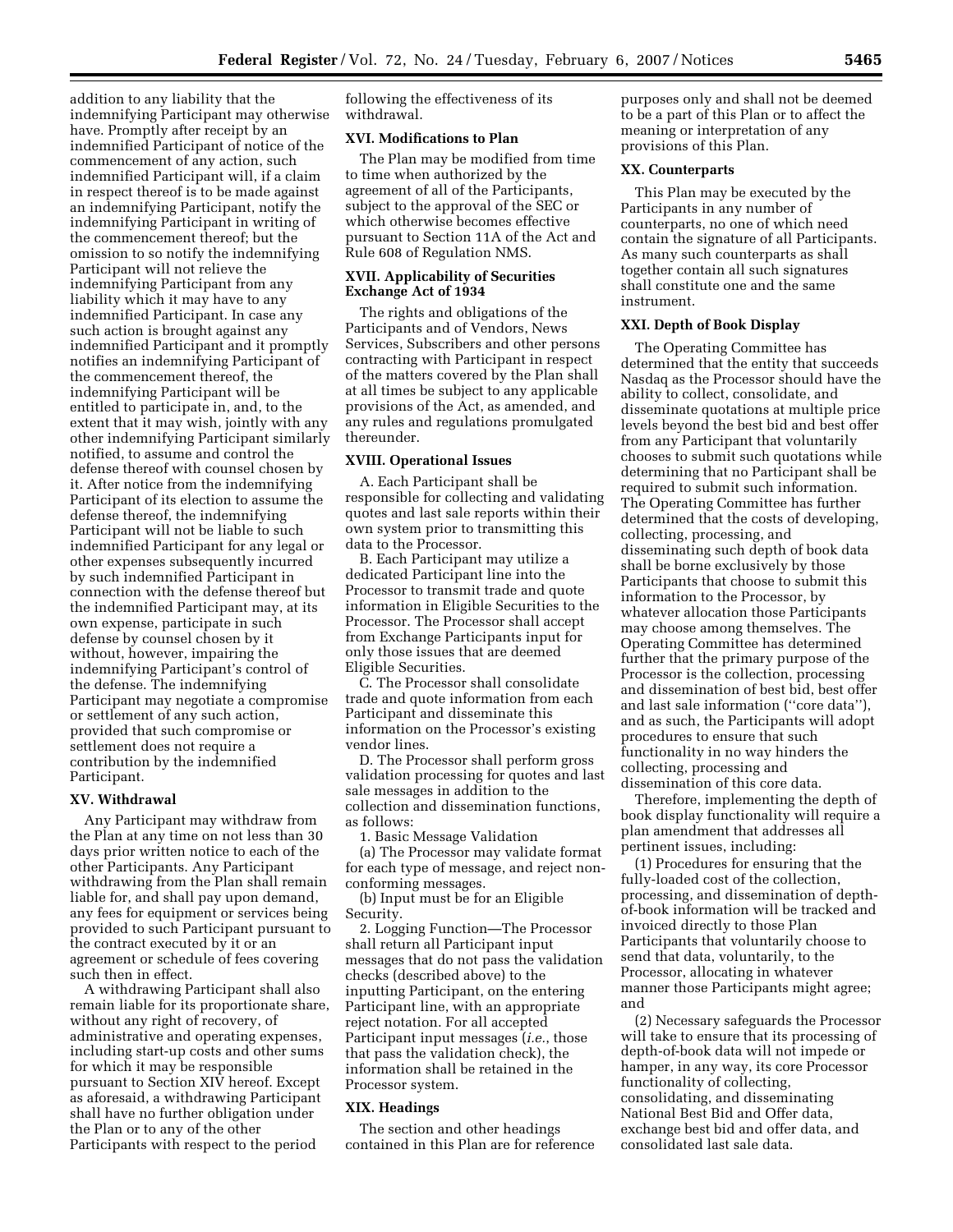Upon approval of a Plan amendment implementing depth of book display, this article of the Plan shall be automatically deleted.

*In witness whereof,* this Plan has been executed as of the \_\_\_ day of \_\_\_\_\_,<br>200\_, by each of the Signatories hereto. American Stock Exchange LLC By:

Boston Stock Exchange, Inc.

By:

Chicago Stock Exchange, Inc.

By:

Chicago Board Options Exchange, Inc. By:

International Securities Exchange, LLC By:

NASD

By:

National Stock Exchange, Inc.

By:

New York Stock Exchange LLC By:

NYSE Arca, Inc.

By:

Philadelphia Stock Exchange, Inc. By:

The Nasdaq Stock Market LLC By:

# **Exhibit 1**

1. Each Participant eligible to receive revenue under the Plan will receive an annual payment for each calendar year to be determined by multiplying (i) that Participant's percentage of total volume in Nasdaq securities reported to the Processor for that calendar year by (ii) the total distributable net operating income (as defined below) for that calendar year. In the event that total distributable net operating income is negative, each Participant eligible to receive revenue under the Plan will receive an annual bill for each calendar year to be determined according to the same formula (described in this paragraph) for determining annual payments to eligible Participants.

2. A Participant's percentage of total volume in Nasdaq securities will be calculated by taking the average of (i) The Participant's percentage of total trades in Nasdaq securities reported to the Processor for the year and (ii) the Participant's percentage of total share volume in Nasdaq securities reported to the Processor for the year (trade/volume average). For any given year, a Participant's percentage of total trades shall be calculated by dividing the total number of trades that that Participant reports to the Processor for that year by the total number of trades in Nasdaq securities reported to the Processor for the year. A Participant's total share

volume shall be calculated by multiplying the total number of trades in Nasdaq securities in that year that that Participant reports to the Processor by the number of shares for each such trade. Unless otherwise stated in this agreement, a year shall run from January 1 to December 31 and quarters shall end on March 31, June 30, September 30, and December 31. Processor shall endeavor to provide Participants with written estimates of each Participant's percentage of total volume within five business days of month end.

3. For purposes of this Exhibit 1, net distributable operating income for any particular calendar year shall be calculated by adding all revenues from the UTP Quote Data Feed, the UTP Trade Data Feed, and the OTC Montage Data Feed including revenues from the dissemination of information respecting Eligible Securities to foreign marketplaces (collectively, ''the Data Feeds''), and subtracting from such revenues the costs incurred by the Processor, set forth below, in collecting, consolidating, validating, generating, and disseminating the Data Feeds. These costs include, but are not limited to, the following:

a. The Processor costs directly attributable to creating OTC Montage Data Feed, including:

1. Cost of collecting Participant quotes into the Processor's quote engine;

2. Cost of processing quotes and creating OTC Montage Data Feed messages within the Processor's quote engine;

3. Cost of the Processor's communication management subsystem that distributes OTC Montage Data Feed to the market data vendor network for further distribution.

b. The costs directly attributable to creating the UTP Quote Data Feed, including:

1. The costs of collecting each Participant's best bid, best offer, and aggregate volume into the Processor's quote engine and, in the case of NASD, the costs of identifying the NASD Participant(s) that constitute NASD's Best Bid and Offer quotations;

2. Cost of calculating the national best bid and offer price within the Processor's quote engine;

3. Cost of creating the UTP Quote Data Feed message within the Processor's quote engine;

4. Cost of the Processor's communication management subsystem that distributes the UTP Quote Data Feed to the market data vendors' networks for further distribution.

c. The costs directly attributable to creating the UTP Trade Data Feed, including:

1. The costs of collecting each Participant's last sale and volume amount into the Processor's quote engine;

2. Cost of determining the appropriate last sale price and volume amount within the Processor's trade engine;

3. Cost of utilizing the Processor's trade engine to distribute the UTP Trade Data Feed for distribution to the market data vendors;

4. Cost of the Processor's communication management subsystem that distributes the UTP Trade Data Feed to the market data vendors' networks for further distribution.

d. The additional costs that are shared across all Data Feeds, including:

1. Telecommunication Operations costs of supporting the Participant lines into the Processor's facilities;

2. Telecommunications Operations costs of supporting the external market data vendor network;

3. Data Products account management and auditing function with the market data vendors;

4. Market Operations costs to support symbol maintenance, and other data integrity issues;

5. Overhead costs, including management support of the Processor, Human Resources, Finance, Legal, and Administrative Services.

e. Processor costs excluded from the calculation of net distributable operating income include trade execution costs for transactions executed using a Nasdaq service and trade report collection costs reported through a Nasdaq service, as such services are market functions for which Participants electing to use such services pay market rate.

f. For the purposes of this provision, the following definitions shall apply:

1. ''Quote engine'' shall mean the Nasdaq's NT or Tandem system that is operated by Nasdaq to collect quotation information for Eligible Securities;

2. ''Trade engine'' shall mean the Nasdaq Tandem system that is operated by Nasdaq for the purpose of collecting last sale information in Eligible Securities.

3. At the time a Participant implements a Processor-approved electronic interface with the Processor, the Participant will become eligible to receive revenue.

4. Processor shall endeavor to provide Participants with written estimates of each Participant's quarterly net distributable operating income within 45 calendar days of the end of the quarter, and estimated quarterly payments or billings shall be made on the basis of such estimates. All quarterly payments or billings shall be made to